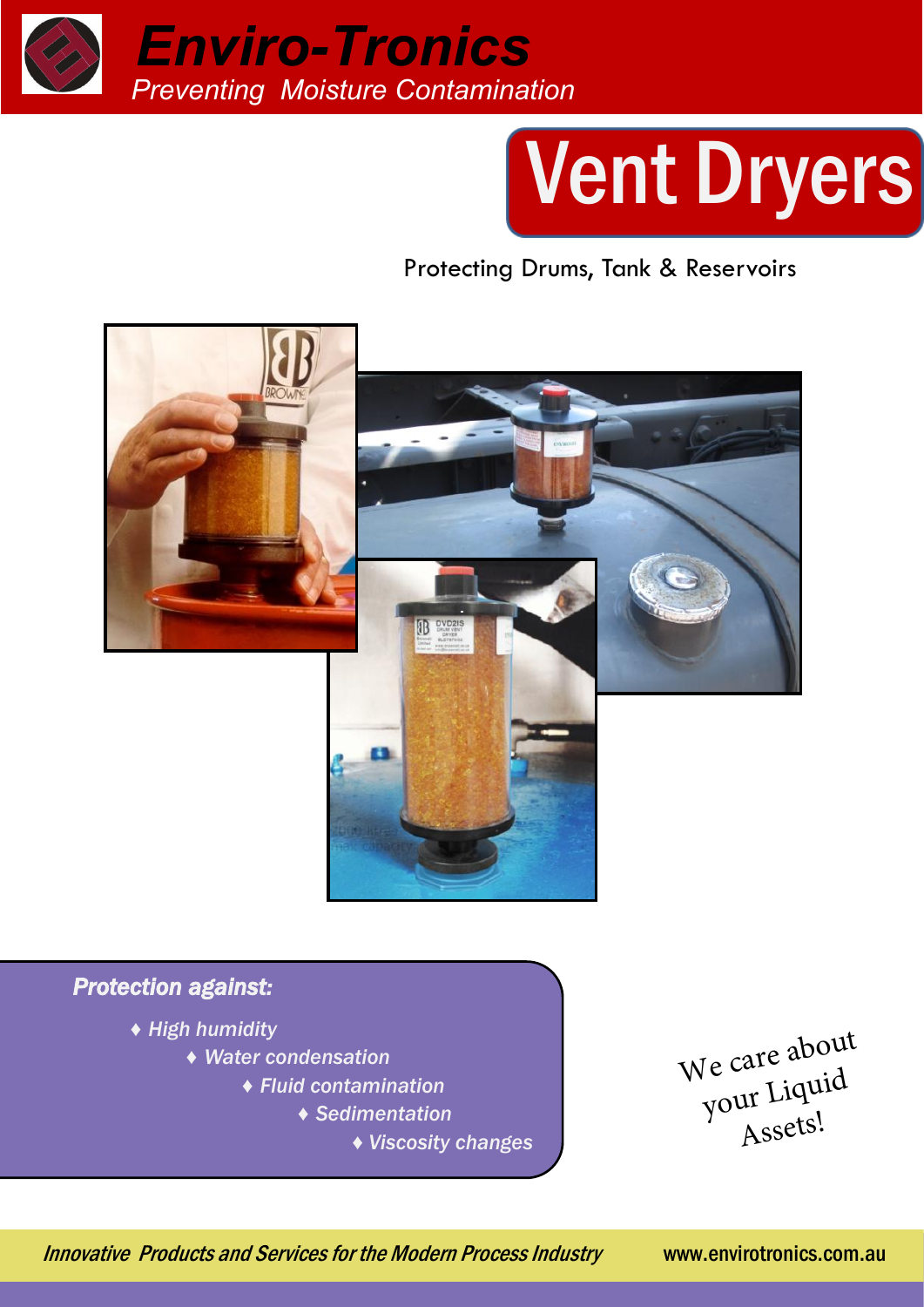

The EnviroTronics range of Vent Dryers has been developed to protect storage drums, tanks and reservoirs during use and operation. Many fluids are hygroscopic (adsorb water vapour and condensate) in nature. Once exposed to normal atmospheric humidity these materials will adsorb water vapour. Water vapour which subsequently condenses can cause a fluid to be permanently damaged from the resulting physical and chemical changes.

### **Key Features**

- Quick and easy to install
- Visual colour change
- Prevents product contamination
- Rechargeable
- No energy requirements
- Constant protection
- Minimised pressure differentials
- Provide full weather protection
- Assist flame suppression
- Reduced odour emissions
- Dual thread mounting option



Water vapour can be seen being adsorbed by the silica gel desiccant at the orange/green interface and as it progresses through the adsorbent bed.



#### **Activated Carbon**

The addition of activated carbon to Vent Dryers enables the adsorption of volatile organic compounds and the release of smells and odours.

- **Typical Applications:**
- **Treatment of odours**
- **Industrial air filtration**
- **Removal of exhaust fumes**
- **Fumes, odour & outgassing removal**
- **Solvent recovery**
- **Toxic gas control**
- **Waste water treatment**

#### **EnviroTronics**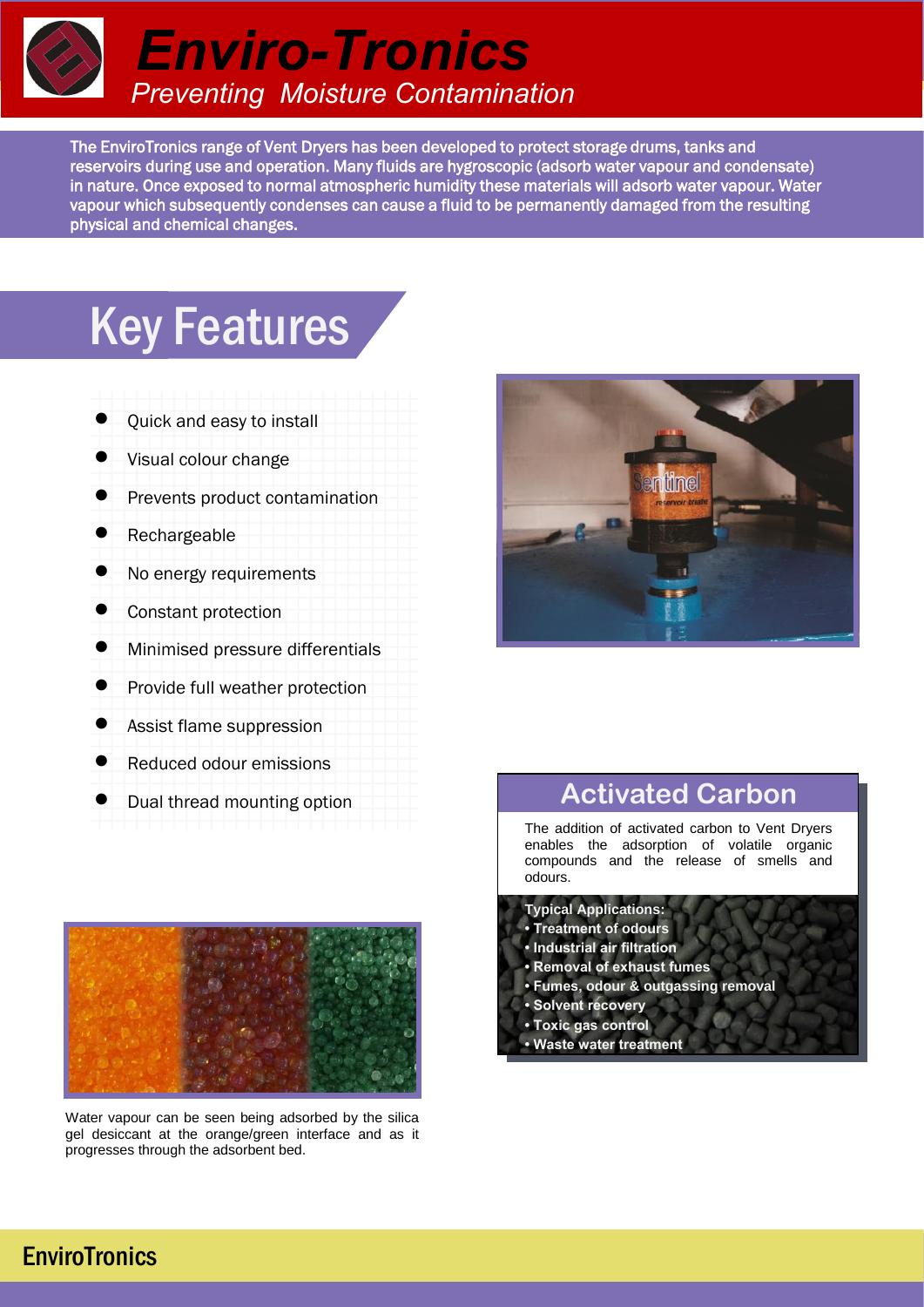## Specifications









The Vent Dryer begins to work from the moment it is installed. Practical field trials have demonstrated that when a Vent Dryer is fitted to a new drum, tank or reservoir of polished fluid the airspace above the fluid is safe from condensation within a few hours.

*Air movement results from changes in temperature, barometric pressure and fluid pumping.* 

Suitable for: 205 litres drums and 1000 litres reservoirs

| Selection                             | Standard Duty Industrial                          | <b>Heavy Duty Industrial</b> | <b>Standard Duty</b><br>Ultra Clean               | <b>Heavy Duty</b><br>Ultra Clean |
|---------------------------------------|---------------------------------------------------|------------------------------|---------------------------------------------------|----------------------------------|
| Part No.                              | BL/D7870/01                                       | BL/D7870/02                  | BL/D7548/01                                       | BL/D7548/02                      |
| DIMN 'A'                              | 17cm                                              | 27 <sub>cm</sub>             | 17cm                                              | 27cm                             |
| <b>Desiccant Capacity</b>             | 0.6kg                                             | 1.2kg                        | $0.6$ kg                                          | 1.2kg                            |
| <b>Adsorption Capacity</b>            | 90 grams                                          | 180 grams                    | 60 grams                                          | 120 grams                        |
| Air Drying Capacity                   | 6 cubic meters                                    | 12 cubic meters              | 4 cubic meters                                    | 8 cubic meters                   |
| <b>Mounting Thread</b>                | $\frac{3}{4}$ BSPP<br>(2" BSPP adapter available) |                              | $\frac{3}{4}$ BSPP<br>(2" BSPP adapter available) |                                  |
| <b>Activated Carbon</b><br>Order Code | BL/D7870/01/AC                                    | BL/D7870/02/AC               | BL/D7548/01/AC                                    | BL/D7548/02/AC                   |